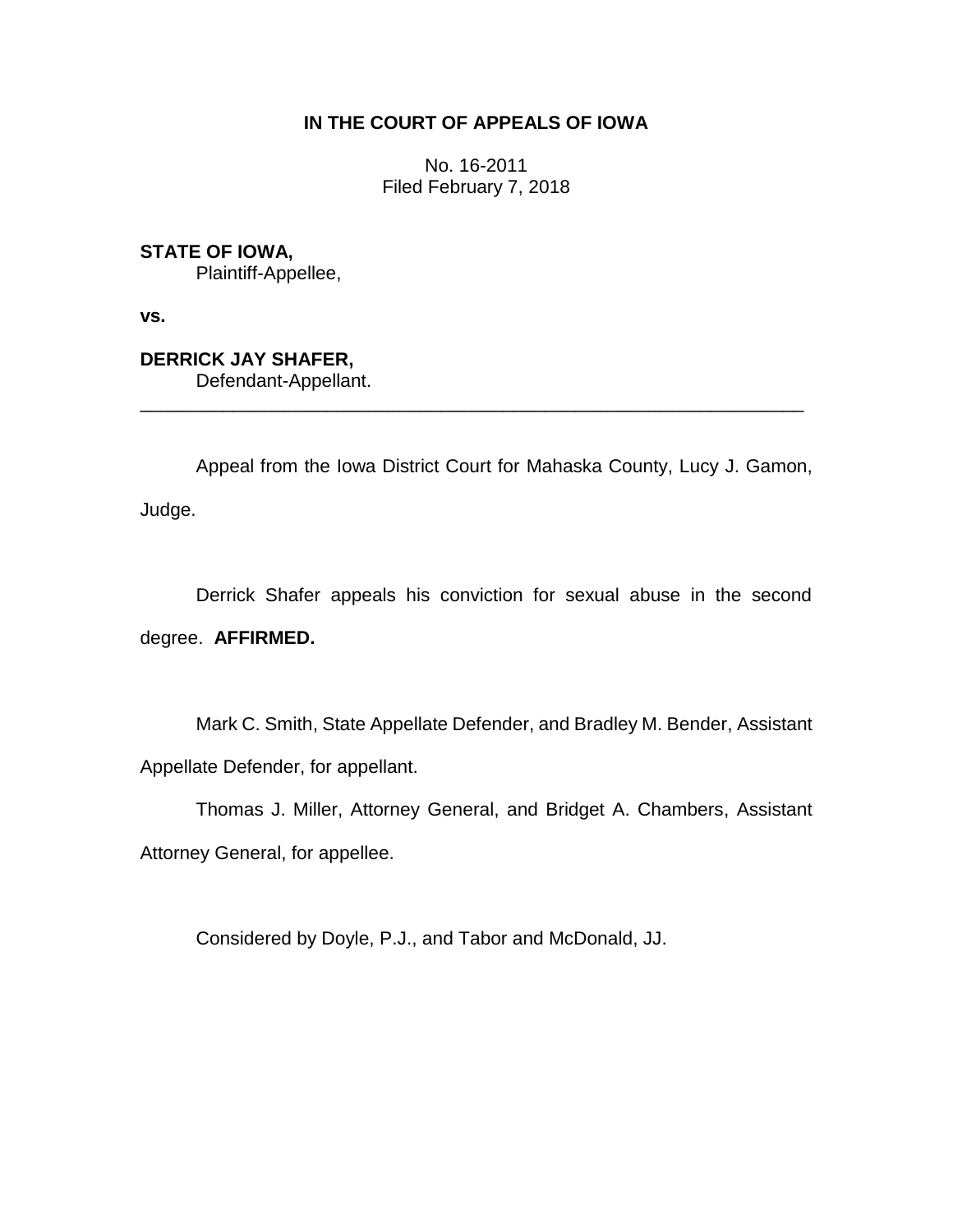## **DOYLE, Presiding Judge.**

Derrick Shafer appeals his conviction for sexual abuse in the second degree. On appeal, he claims the trial court erred in failing to grant a motion to strike a juror for cause. Asserting he had to use a peremptory challenge to strike the juror, he claims prejudice should be presumed in such circumstances and that he is therefore entitled to a new trial.

Our supreme court has held that "[p]rejudice will no longer be presumed from the fact that the defendant has been forced to waste a peremptory challenge." *State v. Neuendorf*, 509 N.W.2d 743, 747 (Iowa 1993). Shafer requests *Neuendorf*  be overruled. As an intermediate appellate court, we do not possess the power to overturn that court's rulings. *See, e.g.*, *State v. Miller*, 841 N.W.2d 583, 584 n.1 (Iowa 2014) ("Generally, it is the role of the supreme court to decide if case precedent should no longer be followed."); *State v. Eichler*, 83 N.W.2d 576, 578 (Iowa 1957) ("If our previous holdings are to be overruled, we should ordinarily prefer to do it ourselves."); *State v. Hastings*, 466 N.W.2d 697, 700 (Iowa Ct. App. 1990) ("We are not at liberty to overturn Iowa Supreme Court precedent."). Furthermore, our supreme court recently stated, "*Neuendorf* remains good law." *State v. Jonas*, 904 N.W.2d 566, 583 (Iowa 2017).<sup>1</sup>

We need not determine whether the district court acted within its discretion in denying Shafer's motion to strike the prospective juror for cause, for

in order to show prejudice when the district court improperly refuses to disqualify a potential juror under Iowa Rule of Criminal Procedure 2.18(5)(*k*) and thereby causes a defendant to expend a peremptory challenge under rule 2.18(9), the defendant must specifically ask the court for an additional strike of a particular juror after his peremptory

 $\overline{a}$ 

<sup>1</sup> *Jonas* was decided after the parties had filed their appellate briefs.